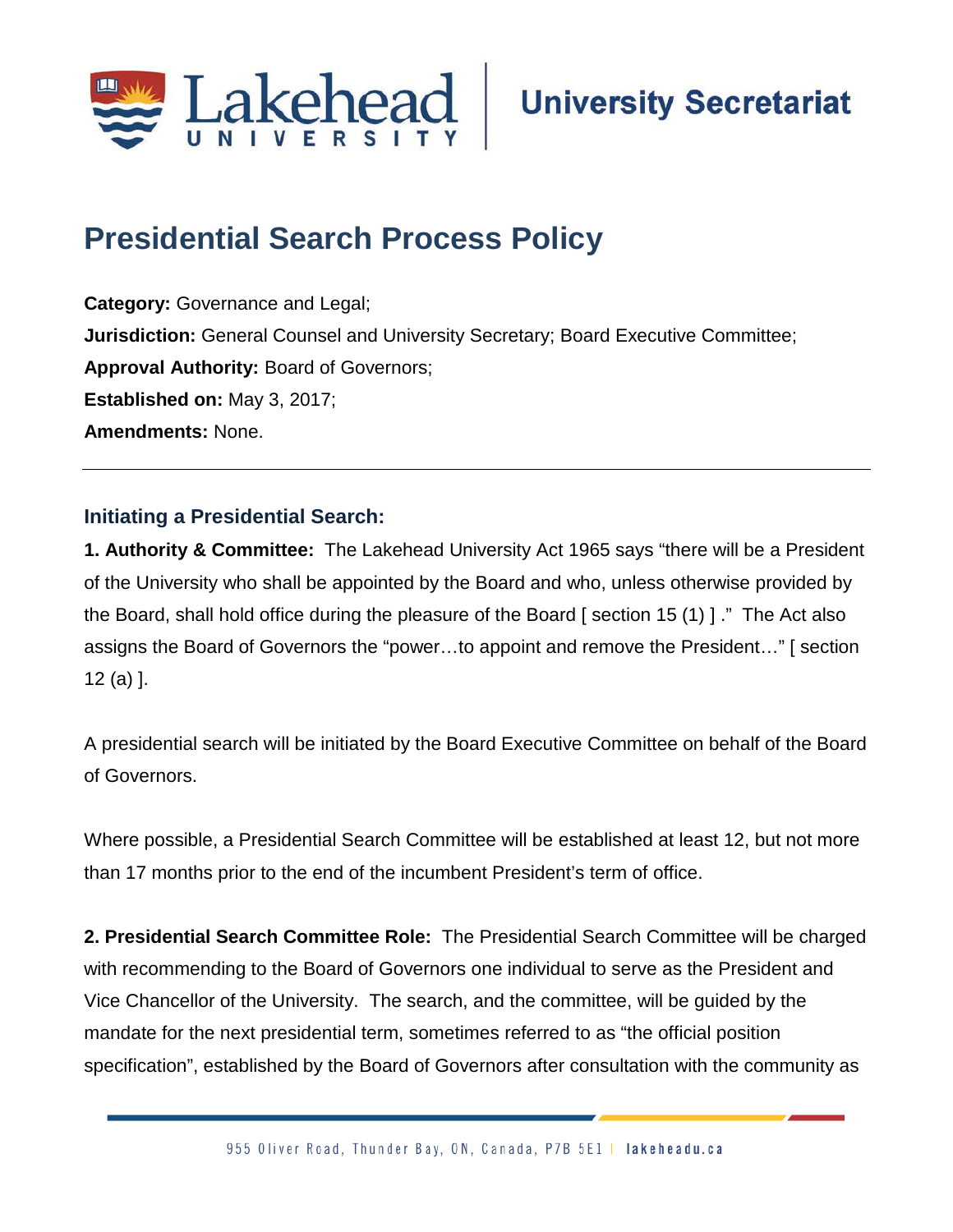determined by the Board, and any additional directives the Board may provide concerning the search.

**3. Search Committee Composition and Membership:** The Presidential Search Committee shall be comprised of the following individuals appointed by the Board on the recommendation of the Board Executive Committee:

- The Chair or Vice Chair of the Board of Governors, who shall Chair the Committee;
- Four external members of the Board of Governors;
- Three Senate members, one who is a member of the Board of Governors and two who are elected by Senate from among faculty members on Senate;
- One undergraduate student from among the full and part-time undergraduate students, either serving on Senate or recommended by the Lakehead University Student Union;
- One graduate student from among the graduate students, either serving on Senate or recommended by Lakehead University Student Union;
- One full-time non-faculty staff member (excluding senior management, staff or advisors who report directly to a President or Vice-President);
- One member of the Ogimaawin Aboriginal Governance Council recommended by the Ogimaawin - Aboriginal Governance Council;
- One member of the Senior Management Team;
- One Lakehead alumna/us, either serving on the Board of Governors or recommended by the Alumni Association of Lakehead University; and
- The Secretary of the Board of Governors, who shall be a non-voting member and Secretary of the Committee.

At least one voting member of the Committee shall be based in the Lakehead Orillia campus or Simcoe County. The Board may modify the composition of the Presidential Search Committee as necessary.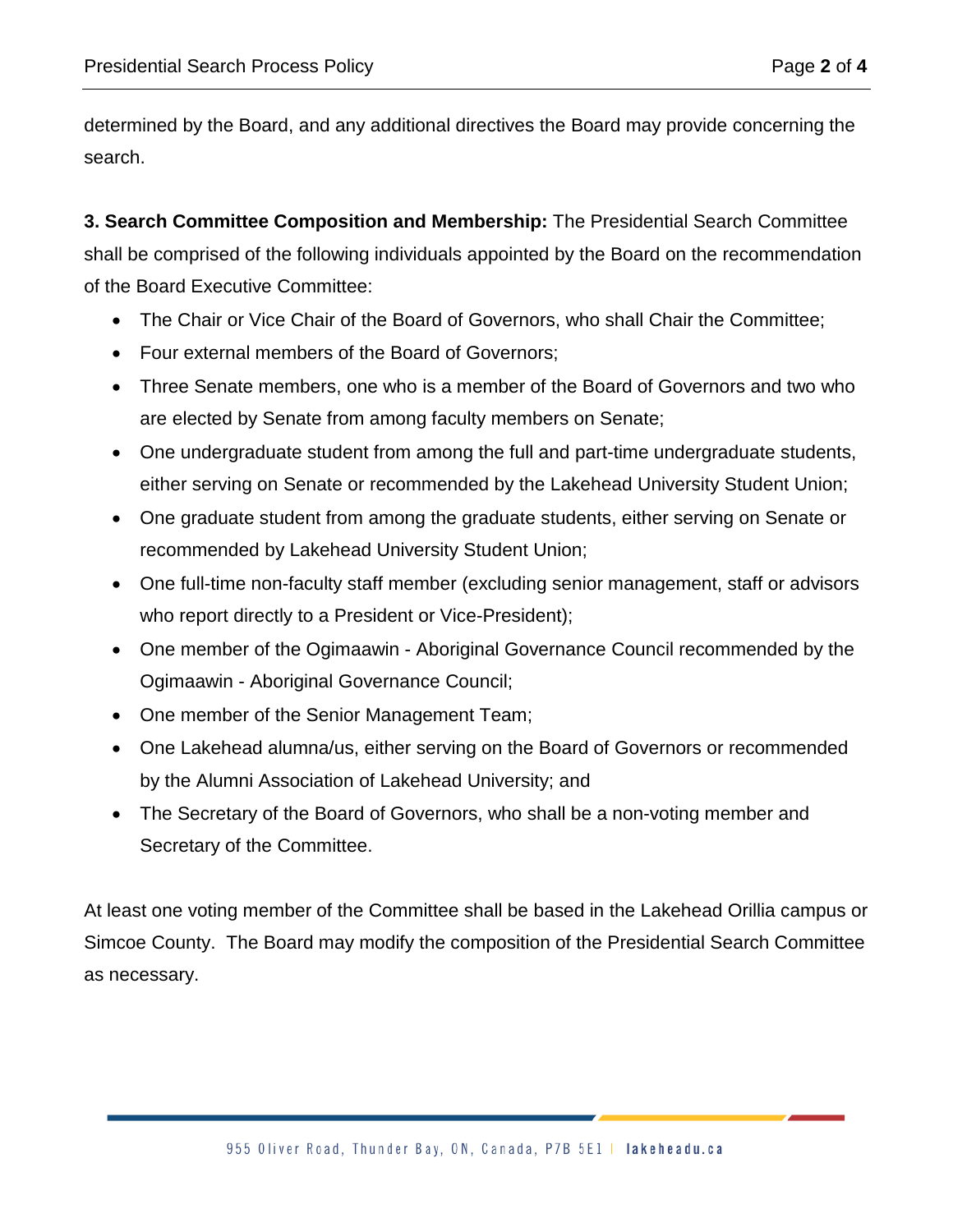If a vacancy occurs once the Committee has begun its work, another member may be appointed if in the judgment of the Committee's chair, a new appointment at that time would not be disruptive to the search process.

The Committee will be assisted by the University Secretary, by external search consultants chosen by the University, and by such other resources as the Committee Chair deems necessary.

## **Confidentiality and Process:**

**1. Confidentiality:** During and following the search, members of the Committee will maintain absolute confidentiality with respect to the Committee's deliberations and the names of candidates. As a condition to joining the Committee, Committee members must sign an appropriate confidentiality declaration.

**2. Process:** The Committee will consult the University community about the challenges that will face the next President and the attributes and expertise to be sought in candidates. The Committee will determine its own procedure and through its Chair, will tender its advice to the Board in writing.

Normally it is expected that the Committee will complete its work in nine months.

In the event that the Committee is unable to complete its work, for whatever reason, the Board may disband it and retains the authority to complete the search using such mechanism or process as it shall determine.

**3. Communication:** The Chair of the Committee will be its official, and only, spokesperson and will provide the Board of Governors and the University community with regular updates on the progress of the search. In the case where the chair of the committee is not the Chair of the Board, the chair will communicate in confidence with the Chair of the Board periodically during the process and upon the conclusion of Committee deliberations, in order to obtain Board Chair approval prior to public updates.